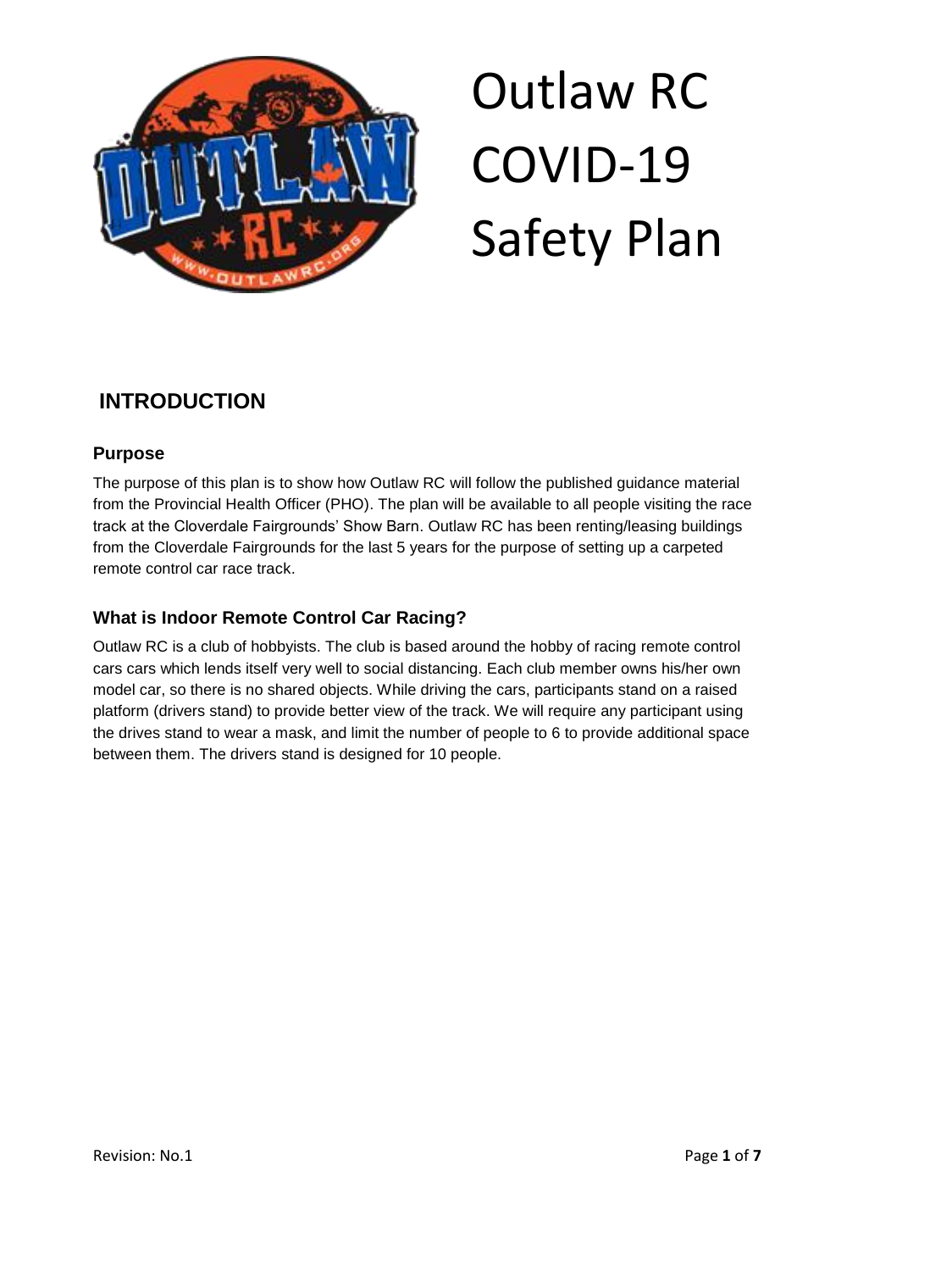

#### **Safety Protocols and Procedures**

#### Maximum Event Attendance

Outlaw RC has 2 types of events. Practice events and race days. Practice events typical have a turnout of 5 to 10 people. It has been since 2018 that race events had more than 50 people. Outlaw RC will limit all events to 50 people. Visitors and spectators will be included in this.

Club members are asked to refrain from inviting non-members to events. Visitors and spectators will not be allowed into the building.

#### Social Distancing at Events

Events may be held at the Cloverdale Fairgrounds' Show Barn, Shannon Hall, Alice McKay building or Agri Plex. In any of the venues, social distancing will be achieved by arranging each racer's pit table to ensure a 6' distance to the next racer.

While walking through the pit area, racers must always respect social distancing guidelines and stay 2m apart.

The drivers stand will have a 6 person limit and racers will be required to wear a face mask while on the drivers stand. This will be required as the drivers stand will not allow proper 2m space between members. As per WCB COVID-19 Information & Resources, since a barrier between racers is not practical, all racers wearing a facemask will on the drivers stand is the best way to reduce the risk of transmission.

Racers waiting in line to go up onto the drivers stand will be 6' apart.

The race control area will be off limits to everyone except the race director. The race director alone will be responsible for setting up the computer in the morning and taking it down at the end of the day.

#### Track Equipment

Occasionally the race track carpet has to be repaired with duct tape. Handling the duct tape with gloves is very difficult. After handling the duct tape, all racers will be required to wash their hands.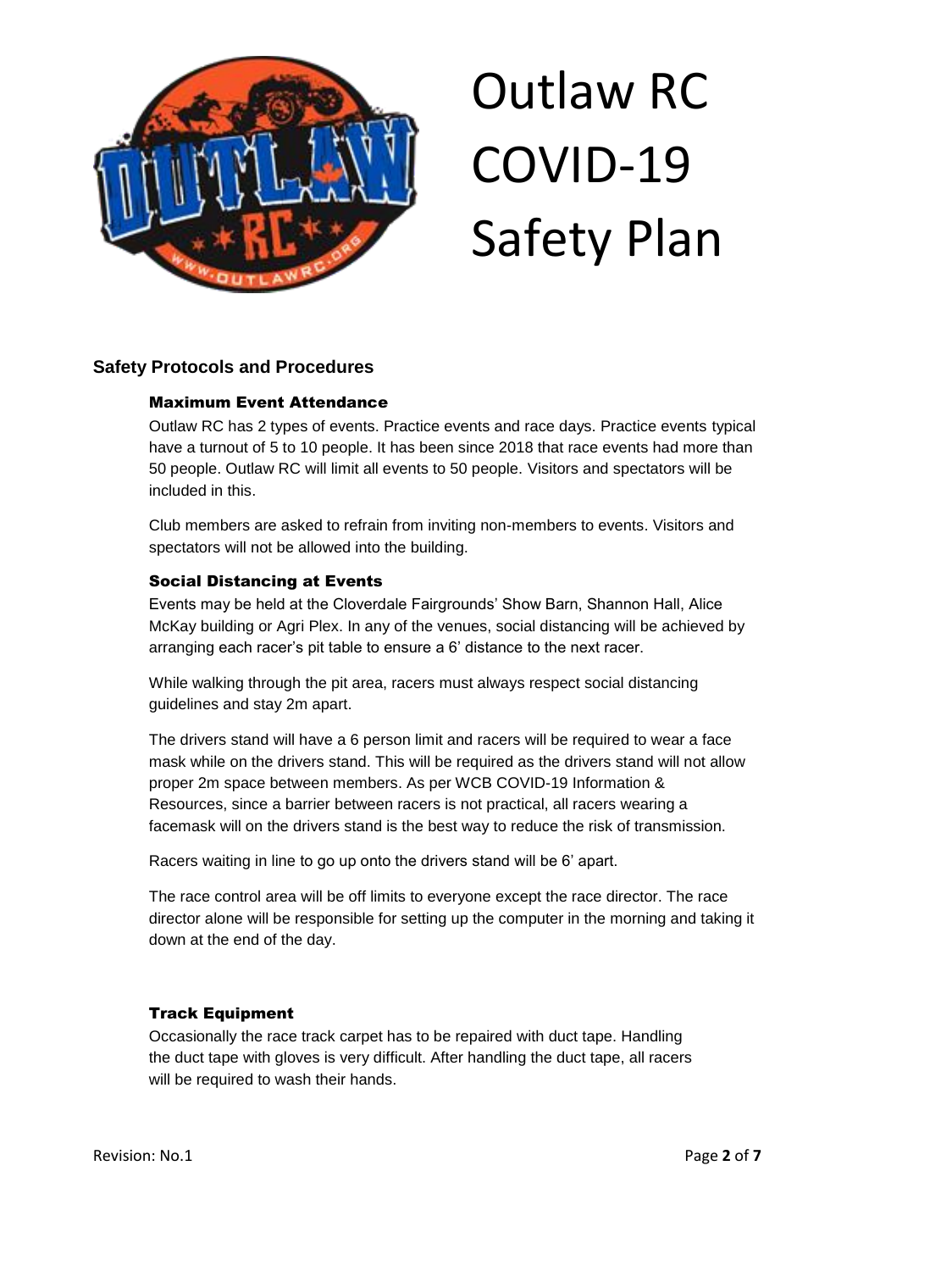

#### Handwashing Station

All event venues have washrooms All racers will be asked to bring their own alcohol type hand cleaners. Racers will be expected to wash their hands throughout the day. The race director will be expected to wash his/her hands before and after using the race computer.

#### Marshalling of Remote Control Cars

During practice and race events, cars will need to marshalling (flipped back onto their wheels after a crash). All race marshals must wear gloves and must wash their hands before returning to their pit table.

#### Driving of Remote Control Cars

While driving the cars from the drivers stand, all racers must wear gloves. The intent is to prevent any possible spread of COVID-19 from racers using the handrails on the drivers stand.

#### First Aid

If first aid is required to be administered during an event, all persons attending to the injured individual must first put on a mask and gloves.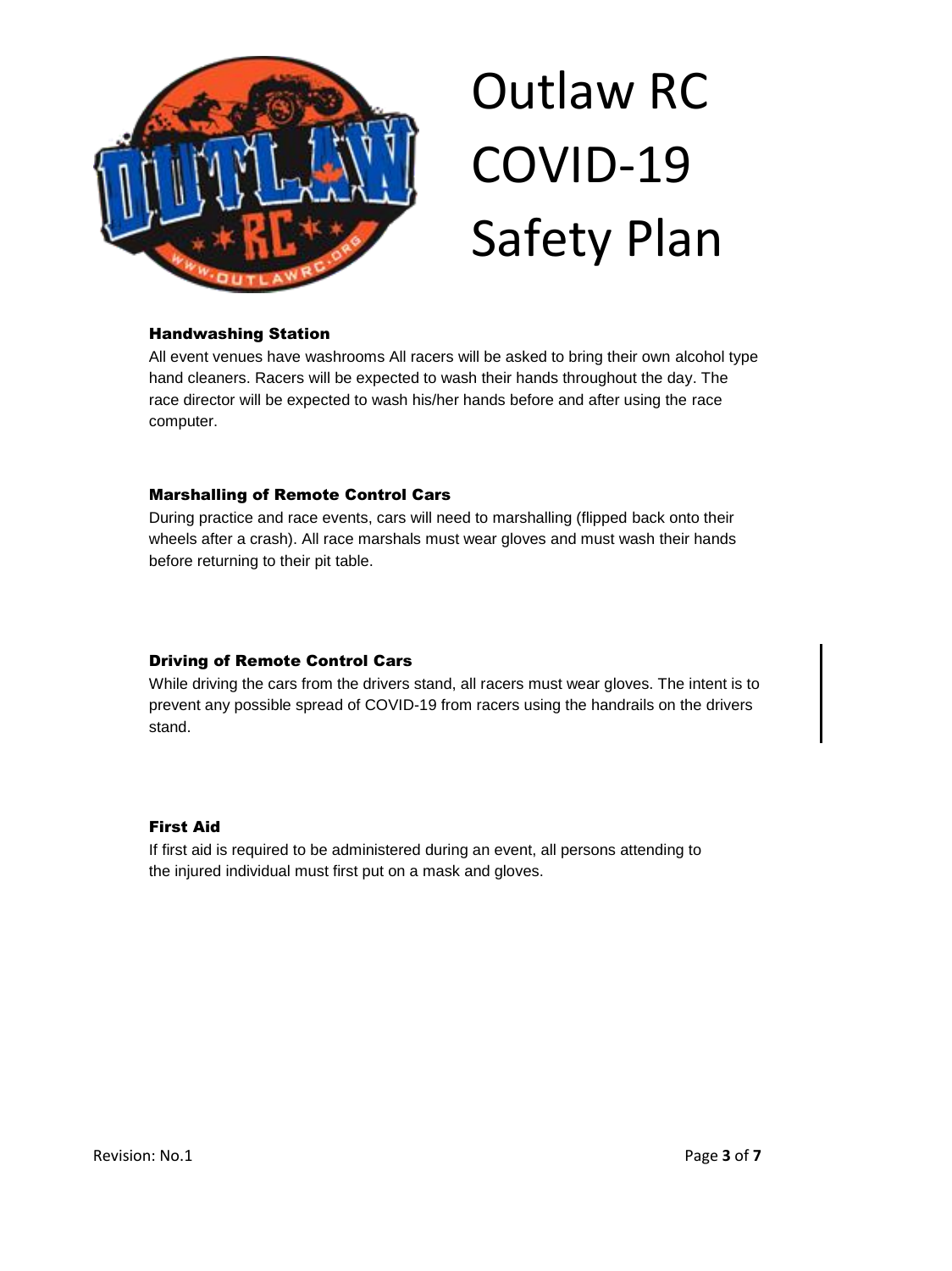

### **Illness Policy to Enforce Safety**

- Anyone who has been diagnosed with the COVID-19 virus will not be permitted at an event until they are free of the virus.
- Anyone who is waiting for the results of a COVID-19 test will not be permitted at an event until the results of the test are known.
- Anyone who has had symptoms of COVID-19 in the last 14 days will not be permitted at an event. Symptoms include fever, chills, new or worsening cough, shortness of breath, sore throat, and new muscle aches or headache.
- Anyone from a household with someone showing symptoms of COVID-19 will not be permitted at an event.
- Anyone directed by Public Health to self-isolate will not be permitted at an event.
- Anyone who has arrived from outside of Canada or who has had contact with a confirmed COVID-19 case must self-isolate for 14 days and monitor for symptoms before they will be permitted at an event.
- Anyone starting to feel ill while participating at an event will be asked to go straight home.
- If anyone becomes severely ill (e.g., difficulty breathing, chest pain) we will call 911 immediately. We will then clean and disinfect any surfaces that the ill person has contacted.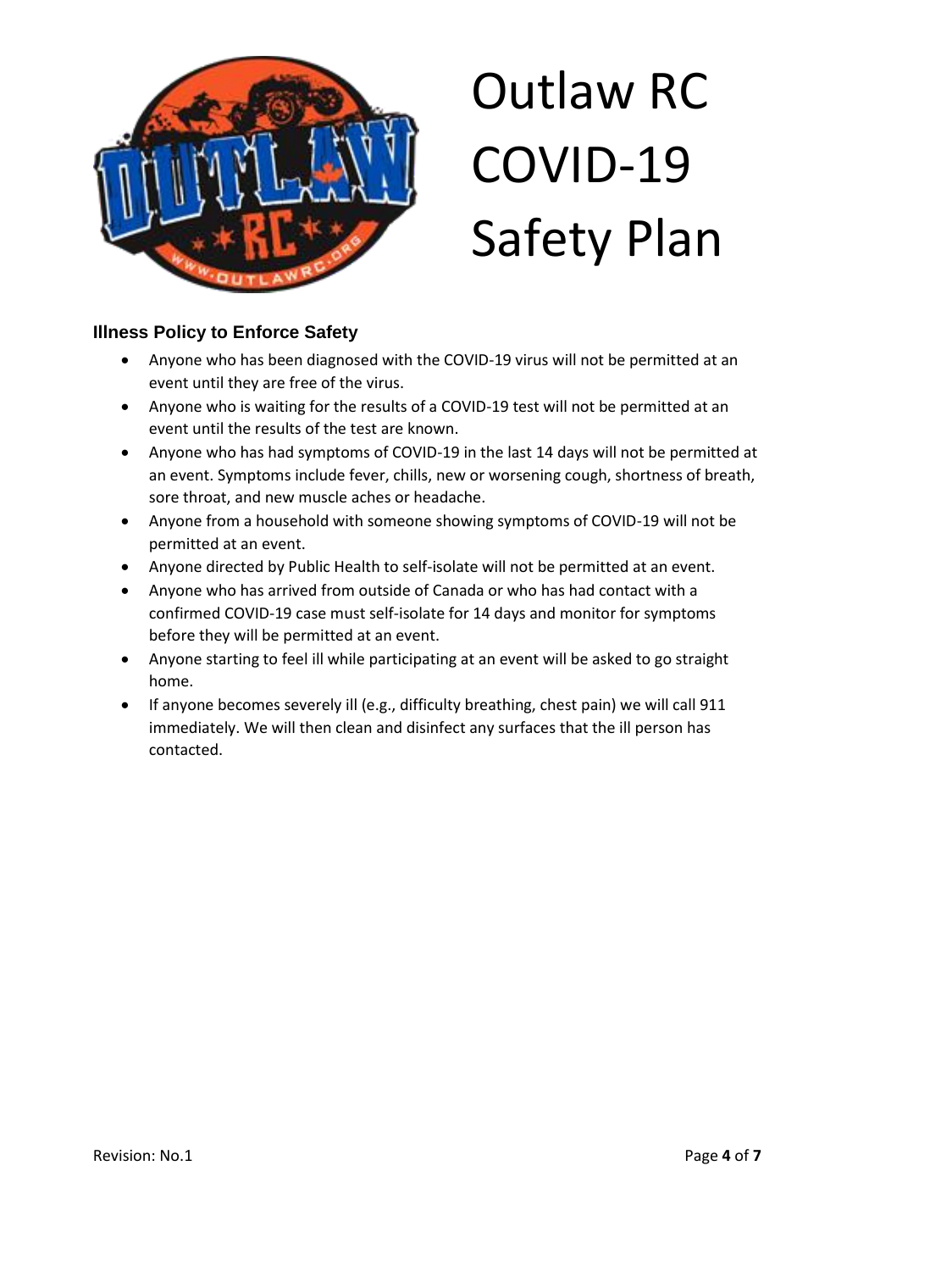

### **Communication Plan**

Outlaw will be communicating with its members through electronic means in advance of events, and through onsite signage at events themselves.

#### Training on new Policies and Procedures

All club members will be given the list of new safety policies and procedural changes in advance of events. This will allow each club member to perform a self-assessment before coming to an event and it will also provide an understanding of what is expected of them while at the event.

Each club member will have to sign a Participation Agreement (Appendix A) before being permitted at an event. A signed agreement will confirm the participant's understanding of the new safety policies and procedures.

#### Signage Onsite at Events

Signage will be posted at the entrance to the venue and inside the venue which help with reminding racers. Signage will include these key items:

- Occupancy limit (50 people maximum)
- Social Distance rules (Stay 2m apart from others)
- Effective hygiene practices
- Wash hands regularly
- Avoid touching eyes, nose, and mouth
- Cough and sneeze into your sleeve
- No handshaking, high fives, hugging, etc.
- Restrictions on participants, including those with symptoms and visitors

### **Outbreak Plan**

If an outbreak is reported, the club president or his delegate will have the authority to modify, restrict, postpone or cancel further events.

If a participant reports that they are suspected or confirmed to have COV-19 then the Illness Policy will be implemented, and that individual will be asked to quarantine at home and monitor their symptoms. The individual will be asked to report any respiratory illness and to not return to activity for at least 14 days following the onset of fever, chills, cough, shortness of breath, sore throat and painful swallowing, stuffy or runny nose, loss of sense of smell, headache, muscle aches, fatigue and loss of appetite.

Revision: No.1 **Page 5** of **7**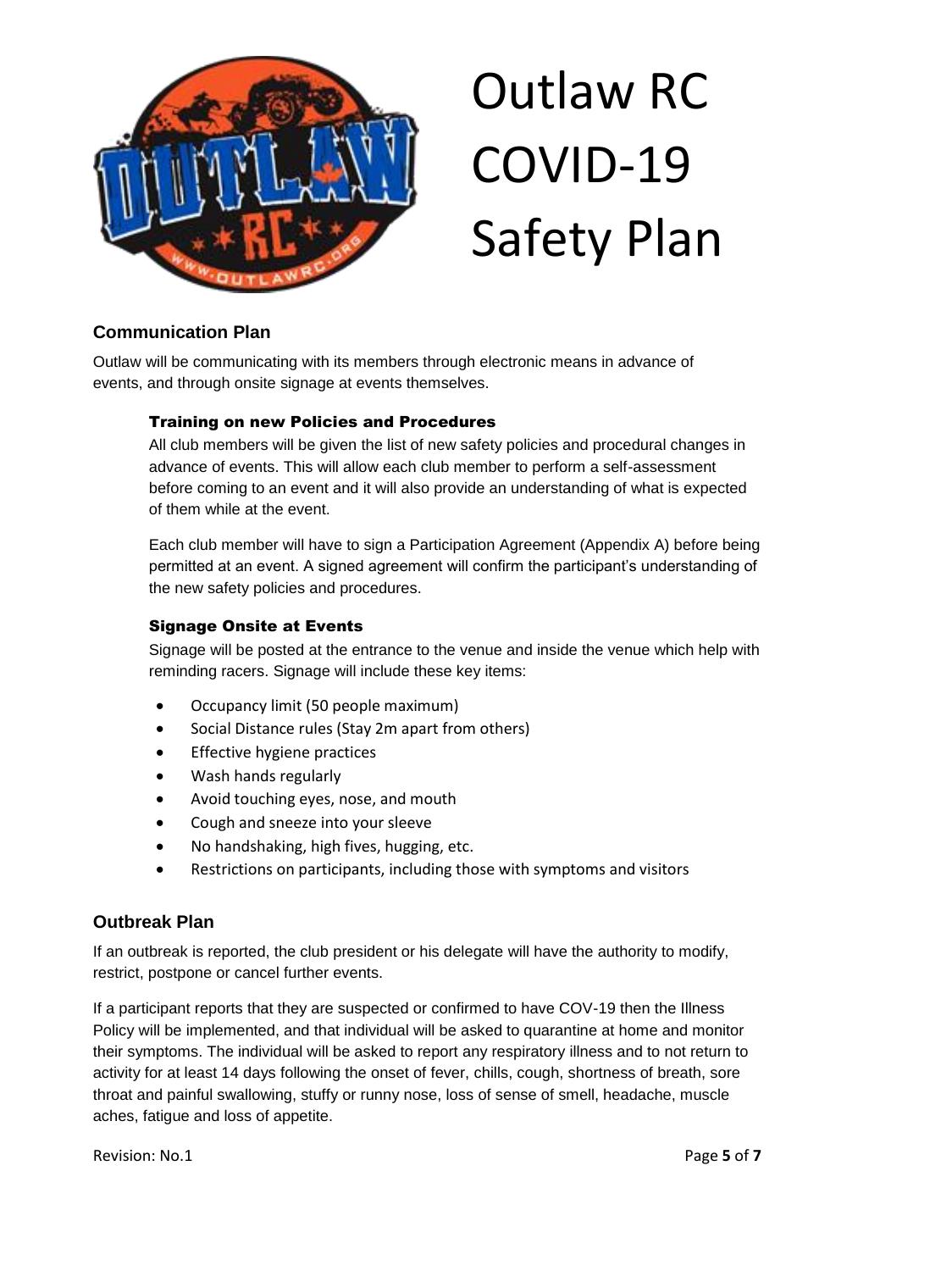

In the event of a suspected outbreak of influenza-like-illness, the club president of his delegate will report and discuss the suspected outbreak with the Medical Health Officer (or delegate) at the local health authority.